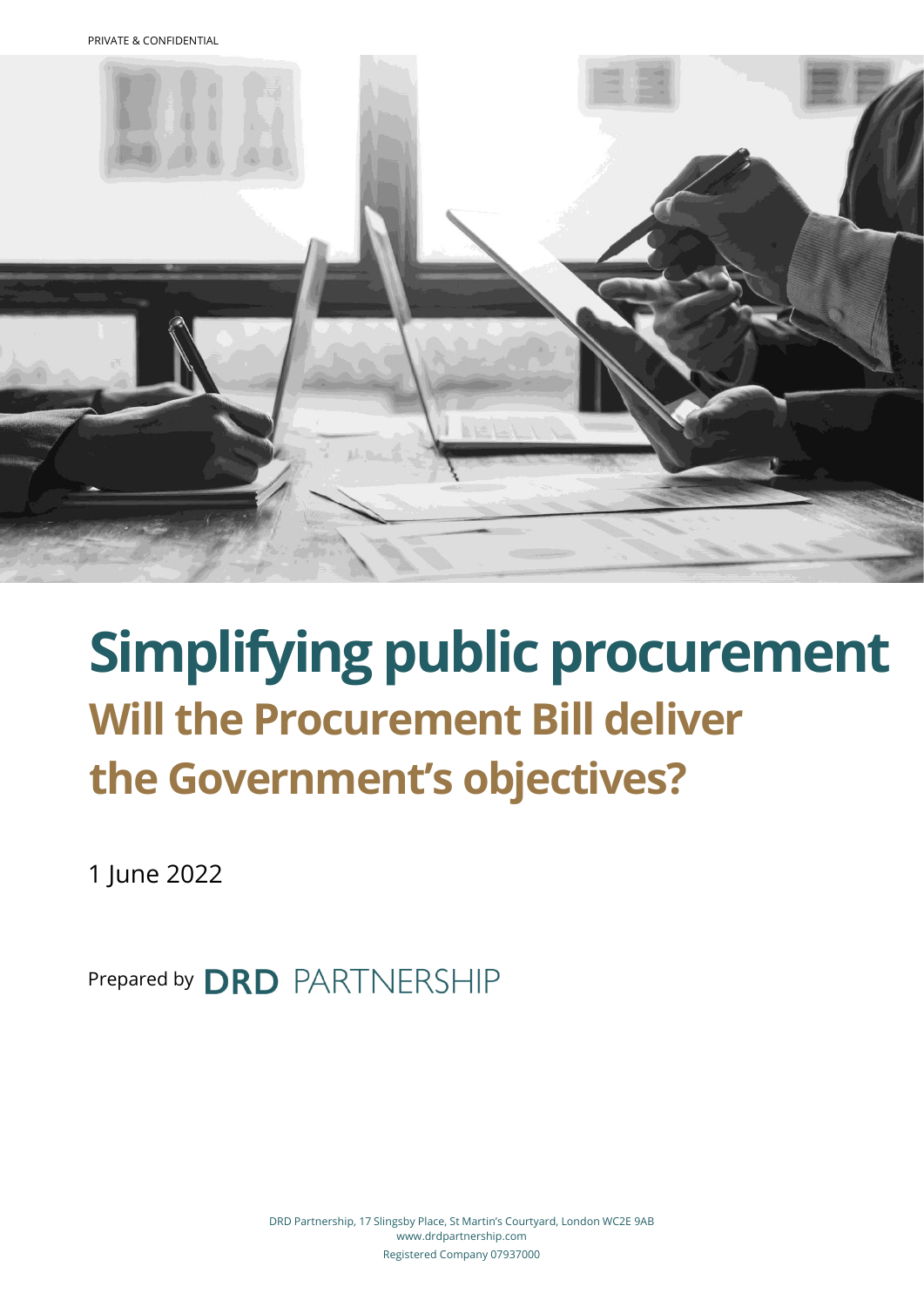# Contents

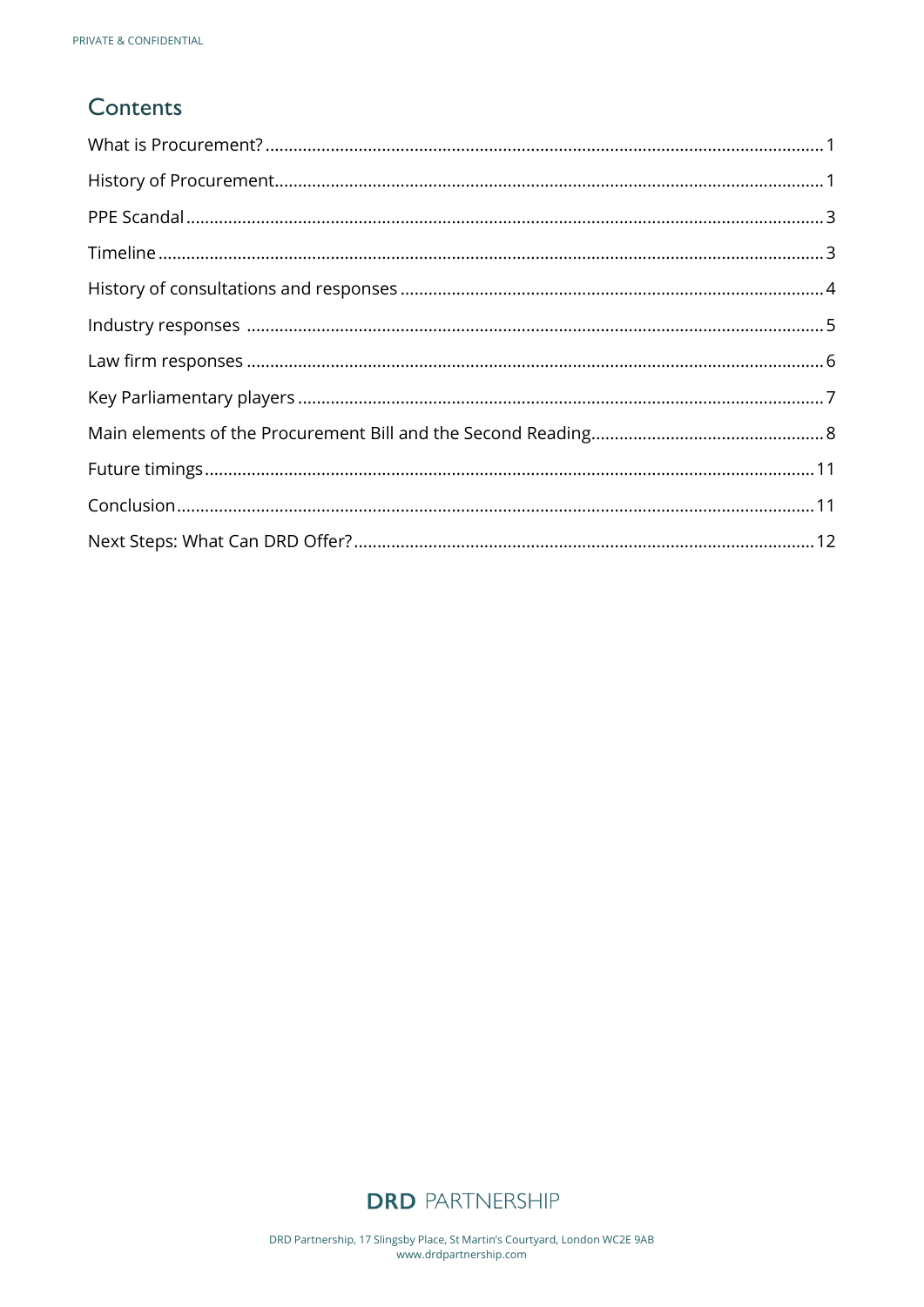# **Simplifying public procurement**

Changes to procurement law have been promised by the Government since the UK officially left the European Union (EU) in January 2016 and debate has intensified with issues such as the PPE Scandal during Covid-19. The Procurement Bill, which was introduced into the House of Lords following last month's Queen's Speech, provides the legislation to enable the Government to create the UK's own legal framework.

In the words of Lord True (Con): "The Bill will reform the UK's public procurement regime, making it quicker, simpler, more transparent and better able to meet the UK's needs, while remaining compliant with our international obligations."<sup>1</sup> Making public procurement fair to access is integral to wider government aims such as levelling-up as nearly £1 in every £3 of public money – £300 billion – is spent on public procurement contracts.<sup>2</sup>

Small and medium-sized enterprises (SMEs) have traditionally found the public procurement process intimidating and inaccessible. To mitigate this effect, the main element of the Bill aims to avoid contracting authorities creating unnecessary barriers to suppliers' participation in a tender process. $3$  This includes ensuring that prompt 30-day payment terms will be passed down through public sector supply chains, ensuring small businesses receive prompt payment.<sup>4</sup>

#### <span id="page-2-0"></span>**What is Procurement?**

Procurement law regulates purchases made by the public sector in the UK, including contracts for works and services, as well as goods. In the UK, public procurement previously fell under EU law, but since 2010 the Cabinet Office separately led procurement reform. This has been done in collaboration with government departments with the aim of improving efficiency and delivering a centralised service.

#### <span id="page-2-1"></span>**History of Procurement**

Following the end of the transition period under the EU-UK Withdrawal Agreement, the UK was no longer required to observe the EU Directives on Public Procurement including the following rules:

- 1. Non-discrimination
- 2. Free movement of goods
- 3. Freedom to provide services

<sup>&</sup>lt;sup>1</sup> [Lord True, Procurement Bill 2](https://hansard.parliament.uk/lords/2022-05-25/debates/17E14739-4AC4-4D4B-B9C6-2E4CB6BFC328/ProcurementBill(HL)#contribution-006C7723-D31F-43A5-B546-579DC3DA4175)<sup>nd</sup> reading [HL], May 2022

<sup>2</sup> CBI, [SMEs and Public Procurement,](https://www.cbi.org.uk/articles/sme-webinar-smes-and-public-procurement-all-you-need-to-know/) April 2022

<sup>&</sup>lt;sup>3</sup> [Page 21, Procurement Bill Explanatory Notes, May 2022](https://bills.parliament.uk/publications/46458/documents/1787)

<sup>4</sup> [Page 8, Procurement Bill Explanatory Notes, May 2022](https://bills.parliament.uk/publications/46458/documents/1787)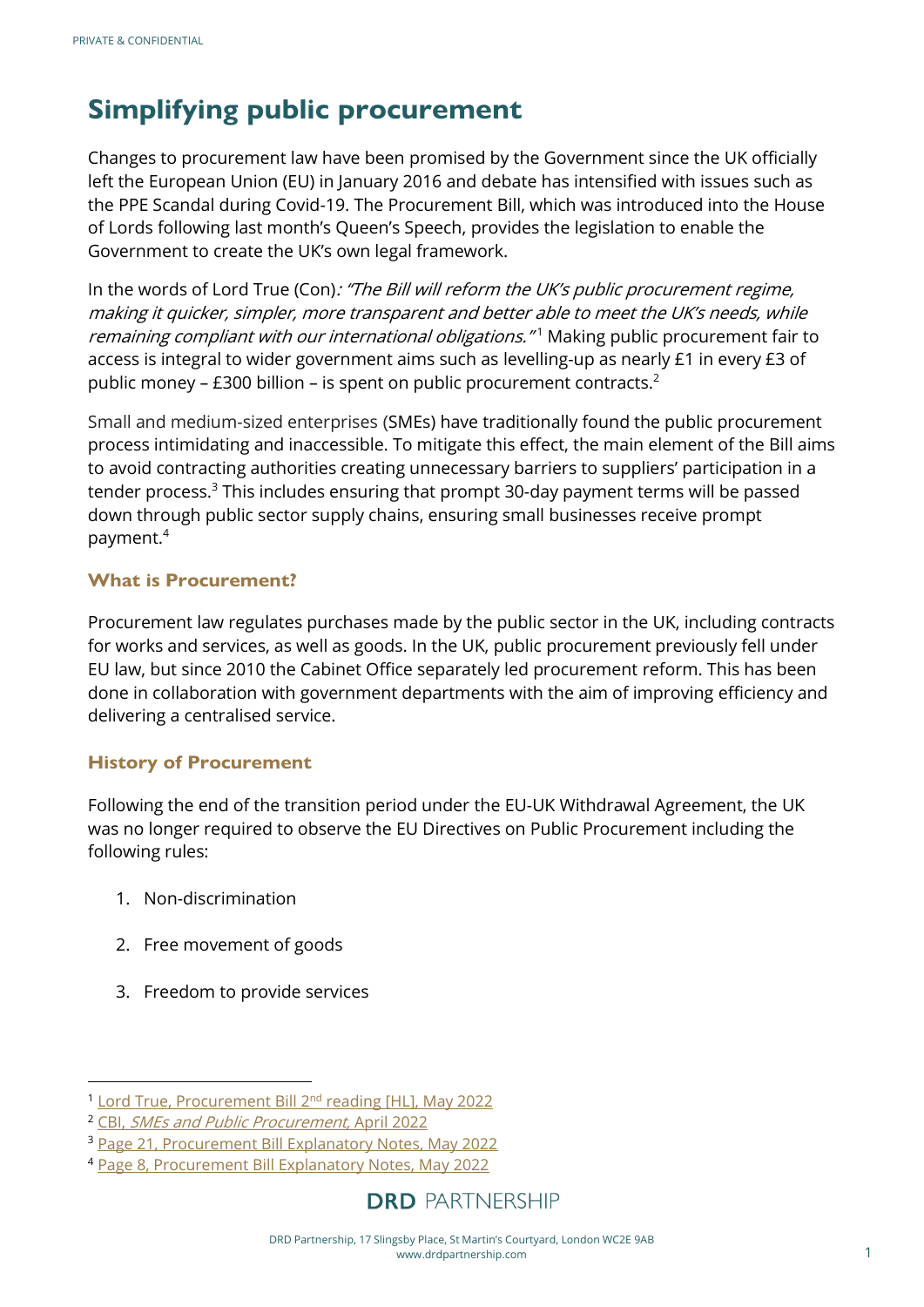#### 4. Freedom of establishment

Campaigners who wanted to leave the European Union had long cited the argument that not having to apply EU procurement rules would enable the UK to save £1.6bn a year in procurement costs. The UK Government lobbied to reform some of these procurement directives with the aim that by 2015, 25% of government spending would be with SMEs. This has now been updated to 33% by 2022.

Following Britain's exit from the EU, in December 2020, the Government's long awaited Green Paper: 'Transforming Public Procurement' was published<sup>5</sup>. The Green Paper highlighted that the new principles were consistent with those in the Treasury's Managing Public Money framework. One of the particularly significant changes is the introduction of a new National Procurement Policy Statement which is set to outline the Government's strategic priorities. Authorities will be required to adopt these priorities to comply with the broader principles.

The Green Paper also stated that the UK has now joined the WTO Agreement on Government Procurement, giving the Government greater flexibility and control in introducing a new procurement regime. Following the publication of the Green Paper, the Government opened up a consultation that closed on 10 March 2021.

On 6 December 2021<sup>6</sup>, the Cabinet Office published its official response to the consultation. In general, the majority of its response kept the initial proposals intact. However, it suggested the following major changes:

- 1. Reform to general principles
- 2. Introduction of an additional objective to emphasise the importance of open and fair connection
- 3. Changes to remedies
- 4. Create a new Procurement Review Unit
- 5. Consolidation of existing legal instruments
- 6. Reducing the number of procurement procedures
- 7. Changes to transparency

It became clear from both the Green Paper and the Government's consultation response that proposed reform of procurement rules intended to bring about a comprehensive change in procurement processes and behaviours. The Green Paper outlines in the Executive Summary that the purpose of reforms are to:

'Speed up and simplify our procurement processes, place value for money at their heart, and unleash opportunities for small businesses, charities and social enterprises to innovate in public service delivery'.

<sup>6</sup> [Cabinet Office. Transforming Public Procurement: Government response to consultation, December 6,](https://assets.publishing.service.gov.uk/government/uploads/system/uploads/attachment_data/file/1038516/Transforming_Public_Procurement-_Government_response_to_consultation.v3_.pdf.)  [2021.](https://assets.publishing.service.gov.uk/government/uploads/system/uploads/attachment_data/file/1038516/Transforming_Public_Procurement-_Government_response_to_consultation.v3_.pdf.)

<sup>5</sup> [Cabinet Office. "Green Paper: Transforming Public Procurement." GOV.UK. December 6, 2021](https://www.gov.uk/government/consultations/green-paper-transforming-public-procurement).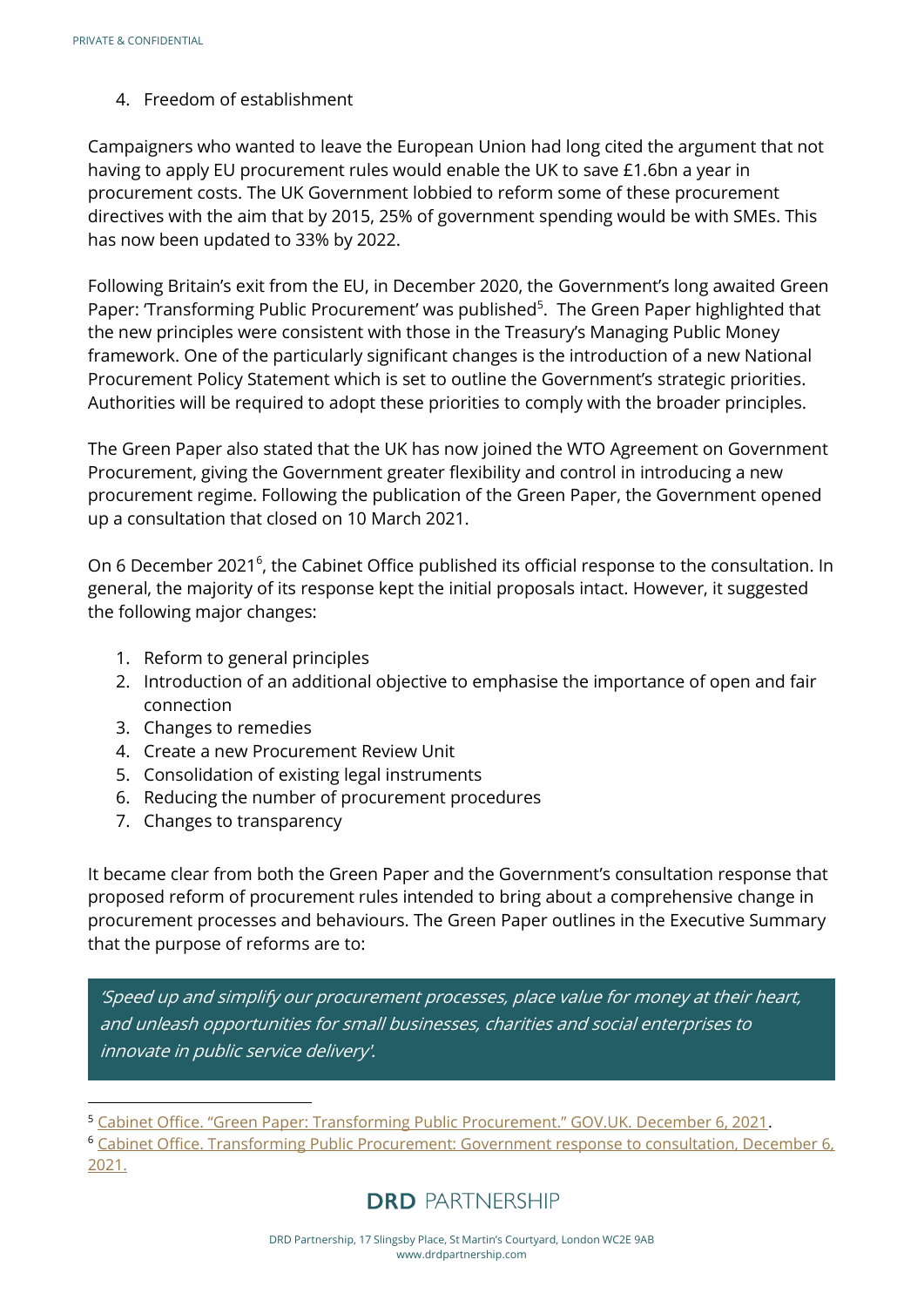#### <span id="page-4-0"></span>**PPE Scandal**

During Covid-19, the usual rules and scrutiny of Parliament were foregone for swift measures that would act to mitigate the consequences of the pandemic<sup>7</sup>. Usually, when the Government needs to buy something, it must start a 'competitive tendering process' whereby it checks that companies will be able to provide the required product or service and signs a contract with the one offering the best value for money.

However, on 2 April 2020 the Government introduced a 'high priority lane' which allowed it to make direct awards through a 'VIP Lane' to suppliers. This meant that contracts were able to go to a preferred supplier without any competition. In total, more than 32bn items of PPE with a value of  $£14$ bn were bought through directly awarded and negotiated contracts<sup>8</sup>.

The Good Law Project and EveryDoctor brought a judicial review against the Government and claimed that the Department of Health and Social Care (DHSC) unlawfully awarded contracts to supply PPE to Ayanda Capital and PestFix, who were awarded £252m and £340m in contracts respectively.

DHSC was accused of awarding these companies contracts due to 'who they knew, not what they could deliver.' On 12 January 2022, a judge in a high court ruled that the Government's use of a 'VIP lane' for suppliers of PPE was unlawful.

| <b>Date</b>           | <b>What happened?</b>                                                   |
|-----------------------|-------------------------------------------------------------------------|
| 23 June 2016          | UK votes to leave the European Union. From then on there has been       |
|                       | intense speculation over what Brexit would mean for British businesses. |
| 1 January 2020        | The UK officially exits the European Union.                             |
| <b>2 April 2020</b>   | The Government introduced a VIP lane.                                   |
| <b>7 October 2020</b> | The UK Government agreed to join the Government Procurement             |
|                       | Agreement (GPA).                                                        |
| <b>6 December</b>     | 'Green Paper: Transforming public procurement' is published and the     |
| 2020                  | consultation opens.                                                     |
| 1 January 2021        | The UK officially became part of the WTO procurement pact.              |
| <b>10 March 2021</b>  | Consultation closes.                                                    |
| 11 May 2021           | A Procurement Bill was introduced in the Queen's speech.                |
| <b>16 August 2021</b> | As of the WTO agreement, major healthcare buyers are reclassified as    |
|                       | central government authorities.                                         |

#### <span id="page-4-1"></span>**Timeline**

<sup>7</sup> [Patrick Parkin. "Government Releases Long](https://blog.burges-salmon.com/post/102gm1e/government-releases-long-awaited-green-paper-transforming-public-procurement)-Awaited Green Paper - 'Transforming Public

[Procurement' Burges Salmon, December](https://blog.burges-salmon.com/post/102gm1e/government-releases-long-awaited-green-paper-transforming-public-procurement) 2020

<sup>8</sup> [John Houlden. "Transforming Public Procurement" Burges Salmon, March 2022](https://www.burges-salmon.com/news-and-insight/legal-updates/transforming-public-procurement-whats-the-future-of-public-procurement-policy-in-the-uk)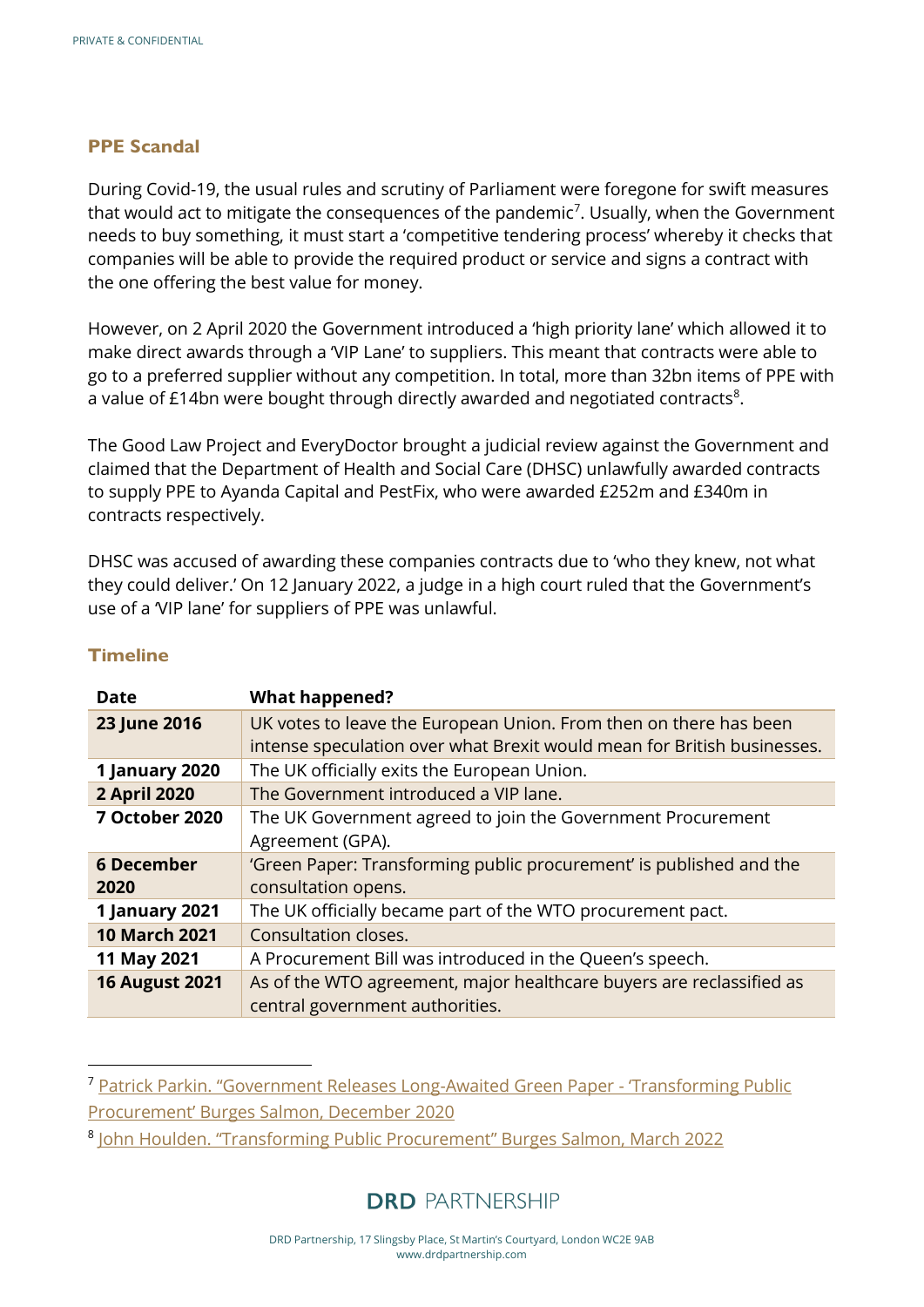| <b>6 December</b>         | The Government published its response to its consultation                   |
|---------------------------|-----------------------------------------------------------------------------|
| 2021                      | 'Transforming Public Procurement.'                                          |
| <b>12 January 2022</b>    | A judge in a high court ruled that the government's use of a 'VIP lane' for |
|                           | supplier of PPE was unlawful.                                               |
| 29 April 2022             | The UK Government stated 'New legislation is introducing a reformed         |
|                           | public procurement regime that will come into effect in 2023.'              |
| $10^{th}$ May 2022        | The Queen's Speech includes the Procurement Bill as one of the Bill's on    |
|                           | the Government's legislative agenda for the coming year.                    |
| $11^{th}$ May 2022        | First Reading of the Procurement Bill took place in the House of Lords.     |
| 25 <sup>th</sup> May 2022 | Second Reading of the Procurement Bill took place in the House of           |
|                           | Lords.                                                                      |
| <b>June 2022</b>          | Committee Stage of the Procurement Bill begins.                             |
| Autumn 2022               | Bill to start passage through the House of Commons.                         |
| <b>Early 2023</b>         | The Procurement Bill will likely receive Royal Assent.                      |
| Summer 2023               | 'Go-live' period ends.                                                      |

#### <span id="page-5-0"></span>**History of consultations and responses**

The public consultation on the Green Paper opened on 15 December 2020 and closed on 10 March 2021. The Government's response to the consultation was published in December 2021.

The consultation elicited 619 replies $9$ , evenly distributed among public sector purchasing teams, industry suppliers, and other interested parties (such as trade associations, academics, members of the public and legal advisors).

The Cabinet Office's response set the basis for the introduction of the Procurement Bill following this year's Queen's Speech, with the stated objective of introducing primary legislation first, followed by secondary regulation to put specific components of the new system into effect.

While the Cabinet Office did not feel confident enough to commit to a specific implementation timeline, there is acknowledgment that the reforms are significant and that the sector will need time to adjust to the new environment. The new schedule calls for a six-month notice of 'go-live' regardless of what happens; the Cabinet Office has also agreed to give a series of training sessions and resources to help with the transition. 'The new regime is unlikely to come into force until 2023 at the earliest,' we are told in principle.

The following are the primary themes that emerged from the responses to the consultation document:

• A persistent intention to consolidate the current legal framework for public procurement regulation into a single, uniform regulatory framework as far as possible,

<sup>9</sup> [Cabinet Office. Transforming Public Procurement: Government response to consultation, December 6,](https://assets.publishing.service.gov.uk/government/uploads/system/uploads/attachment_data/file/1038516/Transforming_Public_Procurement-_Government_response_to_consultation.v3_.pdf.)  [2021.](https://assets.publishing.service.gov.uk/government/uploads/system/uploads/attachment_data/file/1038516/Transforming_Public_Procurement-_Government_response_to_consultation.v3_.pdf.)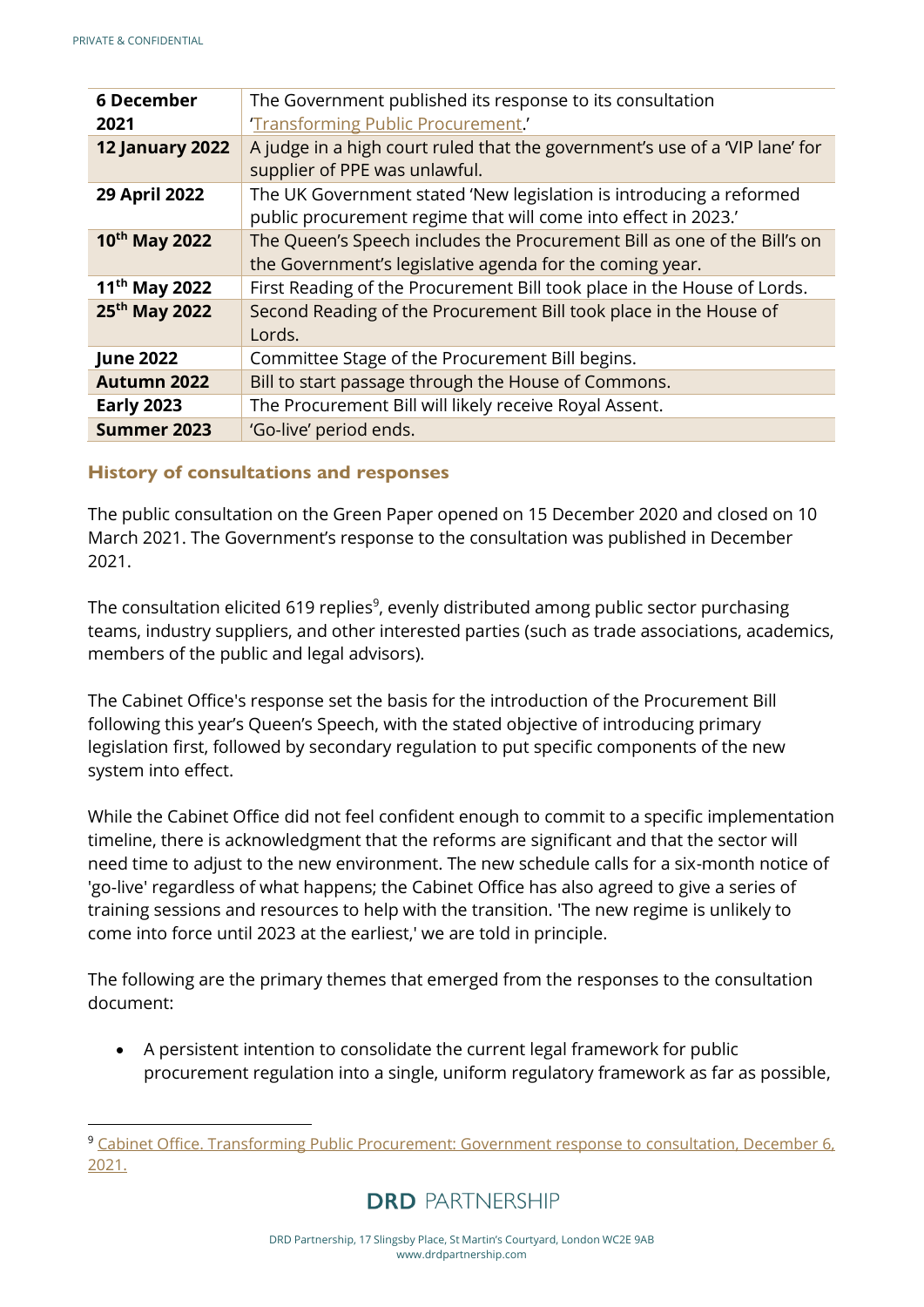while taking into account a number of expressed worries about the law of unintended consequences unwittingly introducing complications.

- Retaining the light touch approach, albeit with some tweaks to its scope and application that will be visible later this year. Keep in mind that, with the introduction of the Health & Care Bill, which received Royal Assent in April 2022, health care services for the purposes of the NHS will be removed from the scope of the Public Contracts Regulations 2015.
- A new exclusions framework will be implemented to make it simpler, clearer, and more focused on suppliers who pose unacceptable risks to the public sector supply chain.
- The release of specific instructions for contracting authorities to help them better understand how to apply transparency requirements proportionally.
- After substantial concerns were voiced, the original idea to cap damages in procurement challenges, which was considered as critical to disincentivise tactical challenges delaying contract awarding, has now been scrapped.

#### <span id="page-6-0"></span>**Industry responses**

Contracting authorities, who will be responsible for procuring under the proposed regime, and suppliers to the public sector, who will be competing on procurements and delivering under contracts under the proposed regime, provided an even response. Contracting authorities responded 226 times, suppliers responded 269 times, and other interested parties such as academics, legal experts, and members of the public responded 124 times.

Regarding the industry response to the consultation, the Government noted that SMEs and voluntary, community and social enterprises (VCSEs) were well-represented among the 269 answers from industry. The government's strategic suppliers responded with 21 responses. The utilities industry provided 44 responses.

There were areas of concern identified in the industry consultation responses where further detail or thinking would be required by the Government. These included<sup>10</sup>:

- Providing independence, effectiveness, and data-driven oversight to the new Procurement Review Unit.
- Reforming the UK's procurement complaints system, which is desperately needed because the existing framework stifles innovation.
- How the proposed £2 million barrier for the release of redacted contracts from all UK authorities would work (and that contract redactions will be in the public interest).

<sup>&</sup>lt;sup>10</sup> Cabinet Office. Transforming Public Procurement: Government response to consultation, December [6, 2021.](https://assets.publishing.service.gov.uk/government/uploads/system/uploads/attachment_data/file/1038516/Transforming_Public_Procurement-_Government_response_to_consultation.v3_.pdf.)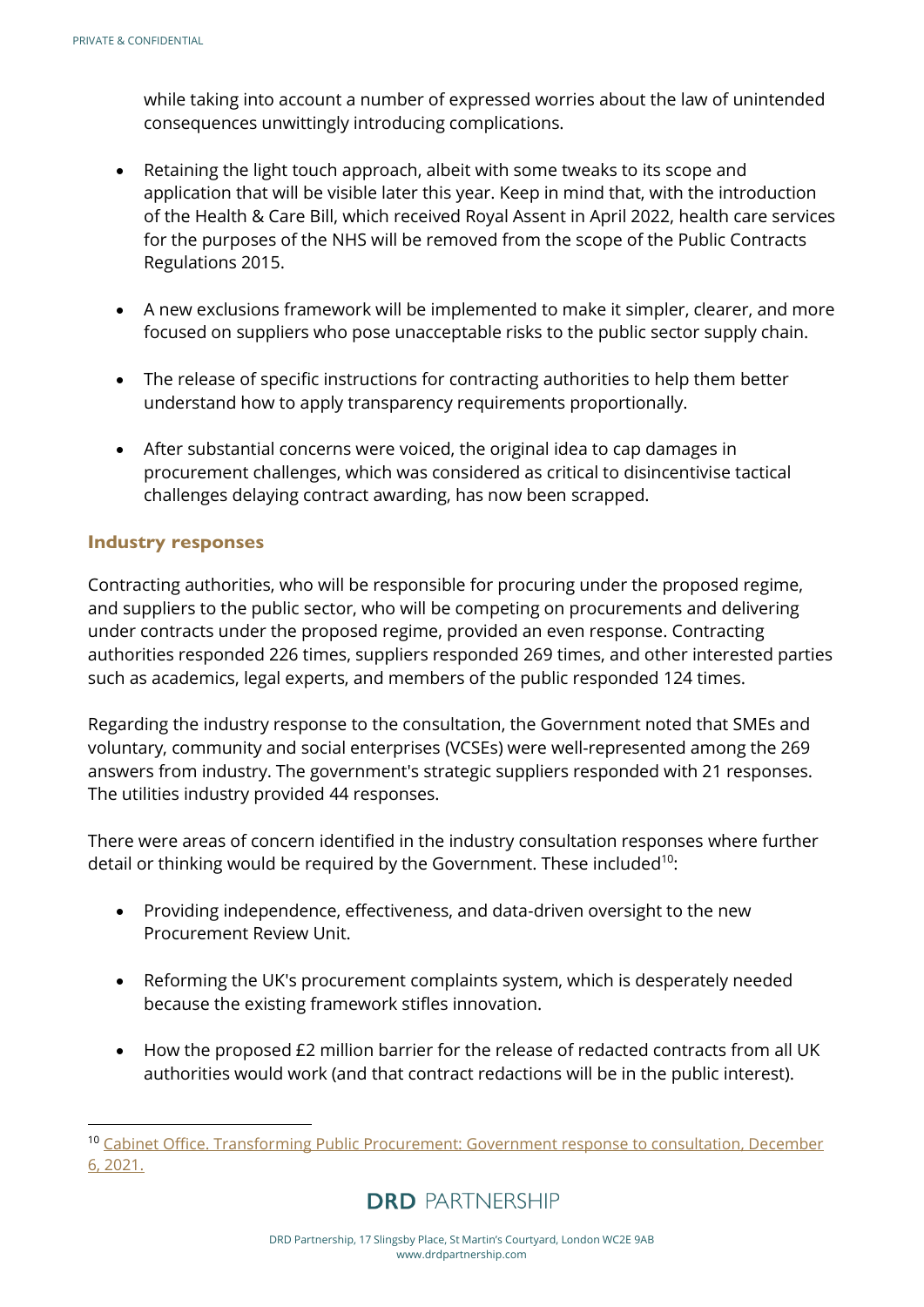• How the new statutory emergency declaration powers will function, although there was support for the idea of encouraging faster contests rather than relying on sole sourcing.

#### <span id="page-7-0"></span>**Law firm responses**

While law firms<sup>11</sup> made up a small amount of the over 600 consultation responses, legal voices are still a significant voice in the next stage of how the legislation develops.

The general consensus from law firms is that now is an exciting time for public procurement law in the UK, and many of the proposals contained in the Green Paper represent very positive developments for the way in which public money is spent. On the whole, the proposals, in the view of the legal sector, could lead to costs savings for authorities and bidders alike, reduce bureaucracy and increase innovation.

For example, law firms felt the simplification of the nature and number of available procurement procedures was a positive step, as were the proposals for embedding transparency throughout a procurement process and the improvements envisaged for the way in which procurement challenges are managed, making them quicker and less costly.

There were other areas, however, where issues were flagged and as a whole the sector believed that the Government could have gone further, and some where there were concerns over the practical viability of the proposals set out in the Green Paper. The rules relating to 'open' framework agreements and the proposal for removing standstill letters are two such examples.

<sup>&</sup>lt;sup>11</sup> Cabinet Office. Transforming Public Procurement: Government response to consultation, December [6, 2021.](https://assets.publishing.service.gov.uk/government/uploads/system/uploads/attachment_data/file/1038516/Transforming_Public_Procurement-_Government_response_to_consultation.v3_.pdf.)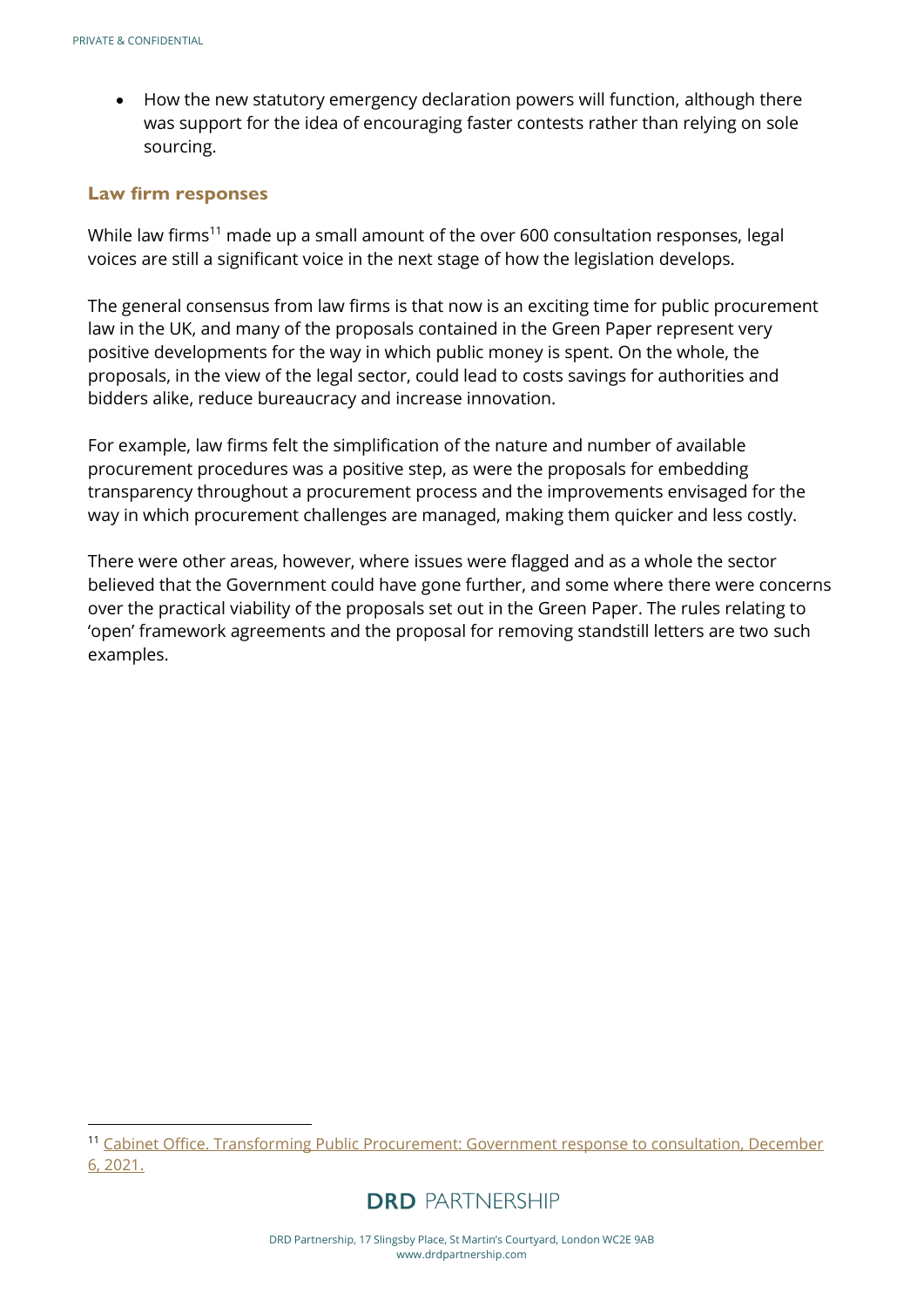## <span id="page-8-0"></span>**Key Parliamentary players**

Lord Agnew (Con) was the Cabinet Office Minister responsible for the Procurement Bill, expected to lead its passage through the Lords. He had committed to a 'light touch review' of the Bill and to reserving procurements for specified services to be kept in line with the current Public Contracts Regulations. Agnew also committed to key focuses of the Bill including supporting SMEs and VCSEs in the UK and "to reinforce the Government's commitment to taking account of social value in procurement."<sup>12</sup>

However, Lord Agnew resigned his position dramatically during a Lords debate attacking the Government's handling of fraudulent Covid business loans and accusing the Treasury of having "little interest in the consequences of fraud to our society."<sup>13</sup> Following Agnew's resignation, the Bill is now overseen by Jacob Rees Mogg MP (Con) , the Minister of State for Brexit Opportunities and Government Efficiency with Lord True (Con) overseeing its progression in the Lords.

As Shadow Minister of State in the Cabinet Office, Fleur Anderson MP (Lab) was a significant voice in the Commons for the need to introduce a Procurement Bill in 2021. Anderson argued that public procurement entails far more than simply purchasing the best products at the best price. It is inextricably linked to social value, aiding our pandemic recovery, international human and labour rights, environmental standards, and providing quality public services at home in the public interest and free of mandatory marketisation and outsourcing.<sup>14</sup>

In a similar vein Bill Esterton MP (Lab), Shadow Secretary for International Trade, called on the Government to ensure proper legal action is being taken against UK companies found to be doing business with overseas PPE suppliers accused of "abhorrent" modern slavery practices.<sup>15</sup>

Fleur Anderson switched responsibilities within the Shadow Cabinet Office team in late 2021, being replaced by Rachel Hopkins MP (Lab) on procurement issues. Hopkins has been keen to raise the issue of government contracts and the location of companies awarded them. Around 70% of all central Government contracts in 2021 went to suppliers in the south of England, with almost half of those going to companies in London. Hopkins argued in early 2022 that "the Conservative Government's procurement strategy could not be more at odds with the stated aims of their levelling-up agenda. They have made big promises but they are failing to deliver. We must see proper investment in our communities to create good-quality jobs and opportunities across the country and to boost local economies." 16

<sup>&</sup>lt;sup>12</sup> Lord Agnew. "New Plans Set out to Transform Procurement, Providing More Value for Money and [Benefitting Small Business.", December 2020](https://www.gov.uk/government/news/new-plans-set-out-to-transform-procurement-providing-more-value-for-money-and-benefitting-small-business).

<sup>13</sup> [BBC. "Conservative Minister Resigns in Anger over Covid Fraud." January, 2022](https://www.bbc.co.uk/news/uk-politics-60117513.).

<sup>&</sup>lt;sup>14</sup> Fleur Anderson, Draft Public Procurement (international trade agreements) (amendment) regulations [2021, June 2021](https://hansard.parliament.uk/Commons/2021-06-16/debates/df962798-197b-42bc-902e-9e9915a41459/DraftPublicProcurement(InternationalTradeAgreements)(Amendment)Regulations2021?highlight=procurement#contribution-BED8624C-98B7-4DCC-B8D2-F47339FB20D2)

<sup>15</sup> [Bill Esterton. "Labour Calls on Government to Punish UK Firms Linked to PPE Suppliers Accused of](https://www.billesterson.com/news/2021/03/23/labour-calls-on-government-to-punish-uk-firms-linked-to-ppe-suppliers-accused-of-modern-slavery/)  Mod[ern Slavery." March 2020.](https://www.billesterson.com/news/2021/03/23/labour-calls-on-government-to-punish-uk-firms-linked-to-ppe-suppliers-accused-of-modern-slavery/)

<sup>16</sup> [Rachel Hopkins, Covid-19 Contracts, March 2022](https://hansard.parliament.uk/Commons/2022-03-31/debates/5ECA203A-FC1A-4B9F-A642-4EBABBF1BF2A/Covid-19Contracts?highlight=procurement#contribution-945BD8D9-0542-4E00-883E-04299004314D)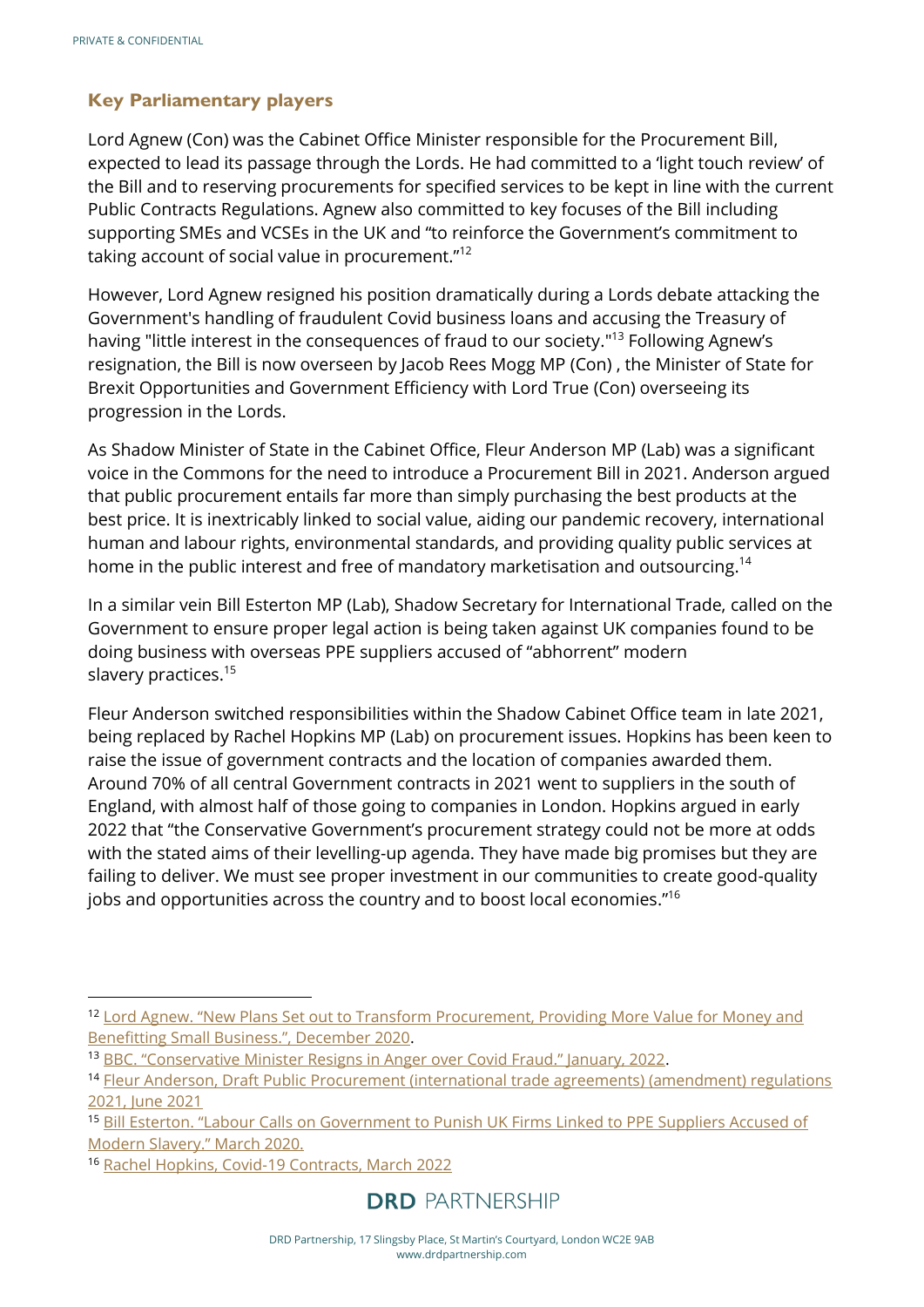## <span id="page-9-0"></span>**Main elements of the Procurement Bill and the Second Reading**

The following section details **six** key points of the Bill as well as areas of contention that are likely to arise as the Bill makes its way through the Lords and subsequently into the Commons in the Autumn.

#### 1. A Procurement "appropriate authority" but no more Procurement Review Unit (PRU)

The Government Green Paper response on the Procurement consultation promised legislation to propose the creation of the 'Procurement Review Unit' (PRU). A new monitoring body would have kept a watchful eye for any breaches of the procurement regulations and recommended sanctions to the Minister of the Cabinet Office.

Since the Bill has been published, the PRU has now been dropped, instead downgrading it to an "appropriate authority" as detailed in Part 10 of the Bill.<sup>17</sup> It replaces and builds on existing powers for investigation held by the Minister for the Cabinet Office or Secretary of State under the Small Business, Enterprise and Employment Act 2015.<sup>18</sup>

From the 2<sup>nd</sup> Reading of the Bill in the Lords, many Peers such as Lord Aberdare (Crossbench)<sup>19</sup> and Lord Coaker (Lab)<sup>20</sup> have put pressure on the government to be clearer on how the new authority will enforce procurement regulations given that its recommendations will not be binding.

#### 2. Putting procurement principles on a statutory basis.

Part 2 of the Bill sets out the 'Procurement Principles' which will underlie the awarding of any public contract.<sup>21</sup> A contracting authority must have regard to the importance of: delivering value for money, maximising public benefit, sharing information for the purpose of allowing suppliers and others to understand the authority's procurement policies and decisions, and to be seen to act with integrity. This extends further than just the steps taken to award a contract and includes steps relating to contract management through to the exit from a contract.

The ongoing debate will iron out what further principles could be added to the set. While the current set notes improved standards and principle guided procurement, Lord Fox (Lib Dem) $^{22}$ , notes that there is a distinct lack of coverage on the issue of supplier ethics and human rights in assigning contracts.

<sup>17</sup> [Page 60, Procurement Bill, May 2022](https://bills.parliament.uk/publications/46439/documents/1777)

<sup>18</sup> [Page 52, Procurement Bill Explanatory Notes, May 2022](https://bills.parliament.uk/publications/46458/documents/1787)

<sup>19</sup> Lord Aberdare, Procurement Bill 2nd reading [HL], May 2022

<sup>&</sup>lt;sup>20</sup> [Lord Coaker, Procurement Bill 2](https://hansard.parliament.uk/lords/2022-05-25/debates/17E14739-4AC4-4D4B-B9C6-2E4CB6BFC328/ProcurementBill(HL)#contribution-EC25B3E5-CC19-40B7-AB75-A370F7BCFBA8)<sup>nd</sup> reading [HL], May 2022

<sup>21</sup> [Page 8, Procurement Bill, May 2022](https://bills.parliament.uk/publications/46439/documents/1777)

<sup>&</sup>lt;sup>22</sup> [Lord Fox, Procurement Bill 2](https://hansard.parliament.uk/lords/2022-05-25/debates/17E14739-4AC4-4D4B-B9C6-2E4CB6BFC328/ProcurementBill(HL)#contribution-8EAF3318-BA57-4C87-BDCF-0991EC2D870F)<sup>nd</sup> reading [HL], May 2022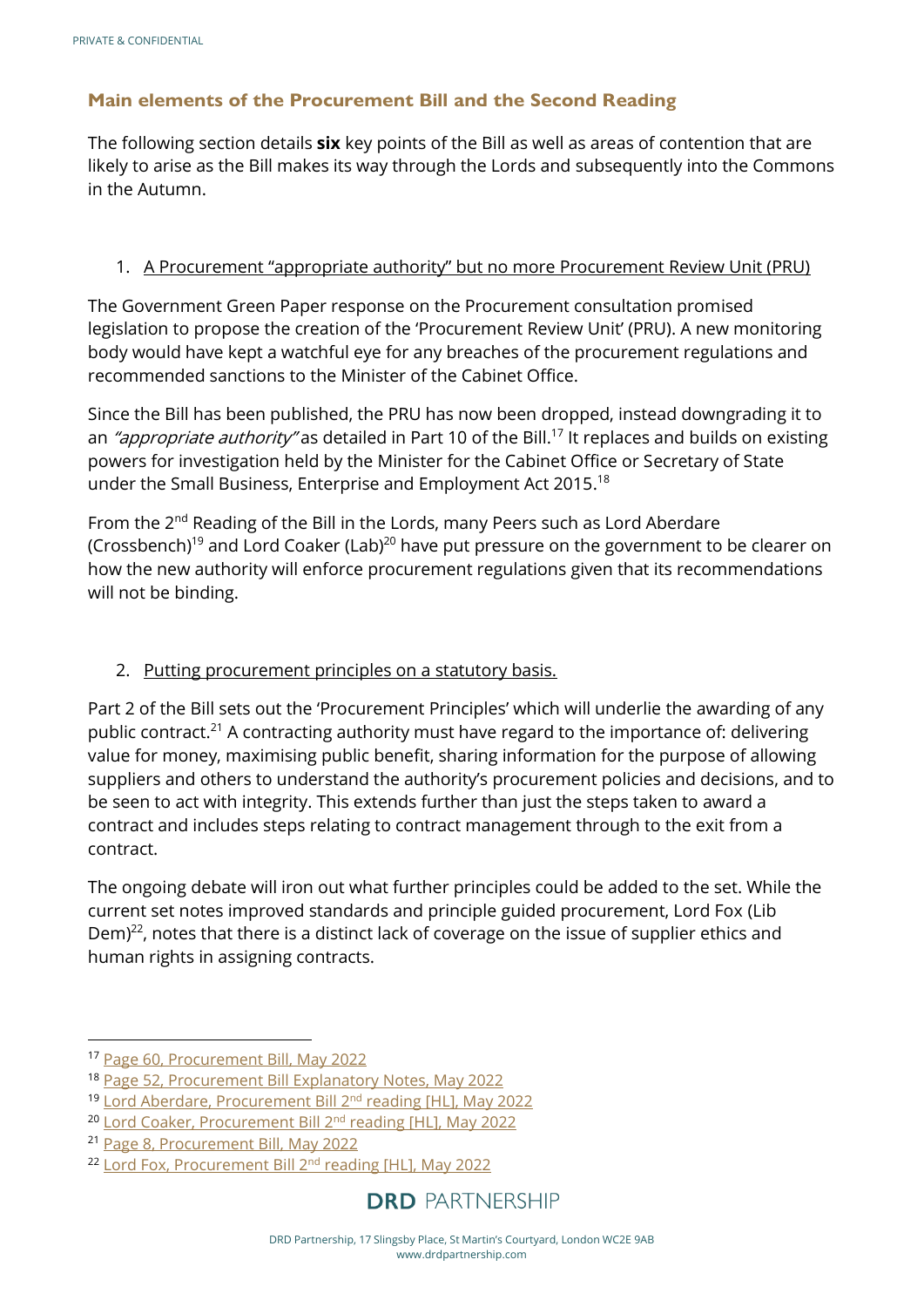In addition, with Net Zero playing a larger role in government policy, a gap still exists for the implementation of a principle on climate change that would put the issue at the centre of how public money is spent. Sustainable procurement is likely to form part of the final set of 'procurement principles' and is one to watch.

#### 3. Diversify supplier base by establishing a single digital platform for registration

All contracting authorities will be required to use a single digital platform for supplier registration. Businesses will only have to submit certain types of information to demonstrate their credentials once to be considered for a public sector procurement. This platform would act as a central online transparency platform that will allow suppliers to see all contract opportunities in one place. This component of the Bill would help to accelerate spending with SMEs.

However, as expressed by the Labour Lord leading on the Bill, Baroness Hayman,<sup>23</sup> it is important to note that the published Bill includes very little to outline how this platform will be created.

#### 4. Embedding transparency throughout the commercial lifecycle from planning of procurement to completion of a contract.

In the  $2^{nd}$  Reading of the Bill, Lord True (Con)<sup>24</sup> noted that transparency has been a key topic of debate in the House and detailed that the Bill now aims to implement the open contracting data standard by publishing data across the public sector. This will allow for comparison at a contract and category level, as well as at an international level, which will lead to improved commercial outcomes. Data analysis tools will be made available to contracting authorities, which will ensure that they can then use the data available to drive value for money. Increased openness of data within procurement will create time-savings with greater accountability and transparency.

#### 5. Social value and regard for wider economic, social and environmental outcomes of procurement throughout the procurement process.

A point of contention, and likely a hot topic of debate in future sessions, is the huge gap that has been left in the Bill on its commitment to social value. An area of great relevance to the Government's levelling-up goals, and recognised in the Green Paper proposals, this has been noted within the Lords by Baroness Hayman (Lab)<sup>25</sup> and Lord Lansley (Con).<sup>26</sup>

<sup>&</sup>lt;sup>23</sup> [Baroness Hayman, Procurement Bill 2](https://hansard.parliament.uk/lords/2022-05-25/debates/17E14739-4AC4-4D4B-B9C6-2E4CB6BFC328/ProcurementBill(HL)#contribution-52EC59E8-AD3D-4D87-B2B9-2688CFA164FE)<sup>nd</sup> reading [HL], May 2022

<sup>&</sup>lt;sup>24</sup> [Lord True, Procurement Bill 2](https://hansard.parliament.uk/lords/2022-05-25/debates/17E14739-4AC4-4D4B-B9C6-2E4CB6BFC328/ProcurementBill(HL)#contribution-999E4762-2011-4381-9EC4-0E37D5C4158B)<sup>nd</sup> reading [HL], May 2022

<sup>25</sup> [Baroness Hayman, Procurement Bill 2](https://hansard.parliament.uk/lords/2022-05-25/debates/17E14739-4AC4-4D4B-B9C6-2E4CB6BFC328/ProcurementBill(HL)#contribution-52EC59E8-AD3D-4D87-B2B9-2688CFA164FE)<sup>nd</sup> reading [HL], May 2022

<sup>&</sup>lt;sup>26</sup> [Lord Lansley, Procurement Bill 2](https://hansard.parliament.uk/lords/2022-05-25/debates/17E14739-4AC4-4D4B-B9C6-2E4CB6BFC328/ProcurementBill(HL)#contribution-1CD53FCC-D82D-48ED-ABB5-D271FFD31A75)<sup>nd</sup> reading [HL], May 2022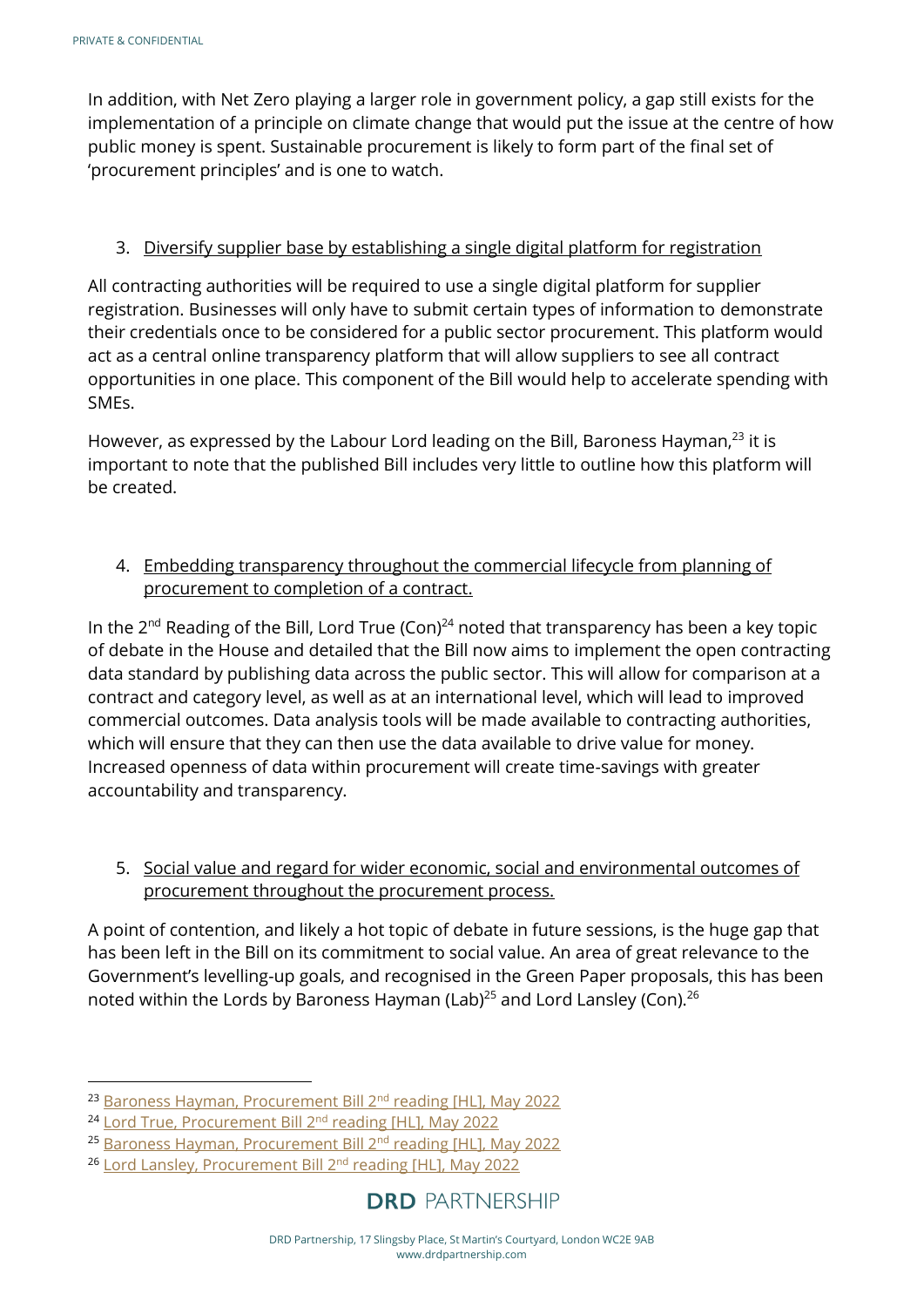Lord True<sup>27</sup> touched on this in a response to his Peers where he teased future Government intentions to this effect, "Social value in procurement is not about a large corporate's environmental, social and governance policies but about how the contract can be delivered in such a way that it delivers additional outcomes, such as upskilling prison leavers". While social value is not at the forefront of the Bill, it remains one to watch as the Bill makes its way through Parliament.

#### 6. Raising the standard of suppliers by considering their past performance and preventing unacceptable behaviour such as fraud.

The Bill aims to make it easier for buyers to take account of previous poor performance by suppliers. There are clearer and broader grounds to allow for the exclusion of suppliers who pose unacceptable performance risks. It also includes provision for a centralised debarment list of suppliers which the Government considers should be excluded from procurements.<sup>28</sup>

An overarching aim of improving procurement standards as detailed in Part 2 — Part 1, Schedule 6 of the Bill includes a list of mandatory exclusion grounds, which include conviction for corporate manslaughter or corporate homicide, fraud, bribery, slavery and human trafficking, organised crime and tax offences.<sup>29</sup> A supplier who is found to have committed, incited, attempted or conspired to commit any of the mandatory ground offences will be excluded from procurements.<sup>30</sup>

<span id="page-11-0"></span>This is an integral part of the Bill that Peers are keen to have implemented since such rules have not been enforced in the past.<sup>31</sup>

<sup>&</sup>lt;sup>27</sup> [Lord True, Procurement Bill 2](https://hansard.parliament.uk/lords/2022-05-25/debates/17E14739-4AC4-4D4B-B9C6-2E4CB6BFC328/ProcurementBill(HL)#contribution-999E4762-2011-4381-9EC4-0E37D5C4158B)<sup>nd</sup> reading [HL], May 2022

<sup>28</sup> [Page 8, Procurement Bill Explanatory Notes, May 2022](https://bills.parliament.uk/publications/46458/documents/1787)

<sup>29</sup> [Page 91, Procurement Bill, May 2022](https://bills.parliament.uk/publications/46439/documents/1777)

<sup>30</sup> [Page 69, Procurement Bill Explanatory Notes, May 2022](https://bills.parliament.uk/publications/46458/documents/1787)

<sup>&</sup>lt;sup>31</sup> [Lord Fox, Procurement Bill 2](https://hansard.parliament.uk/lords/2022-05-25/debates/17E14739-4AC4-4D4B-B9C6-2E4CB6BFC328/ProcurementBill(HL)#contribution-8EAF3318-BA57-4C87-BDCF-0991EC2D870F)<sup>nd</sup> reading [HL], May 2022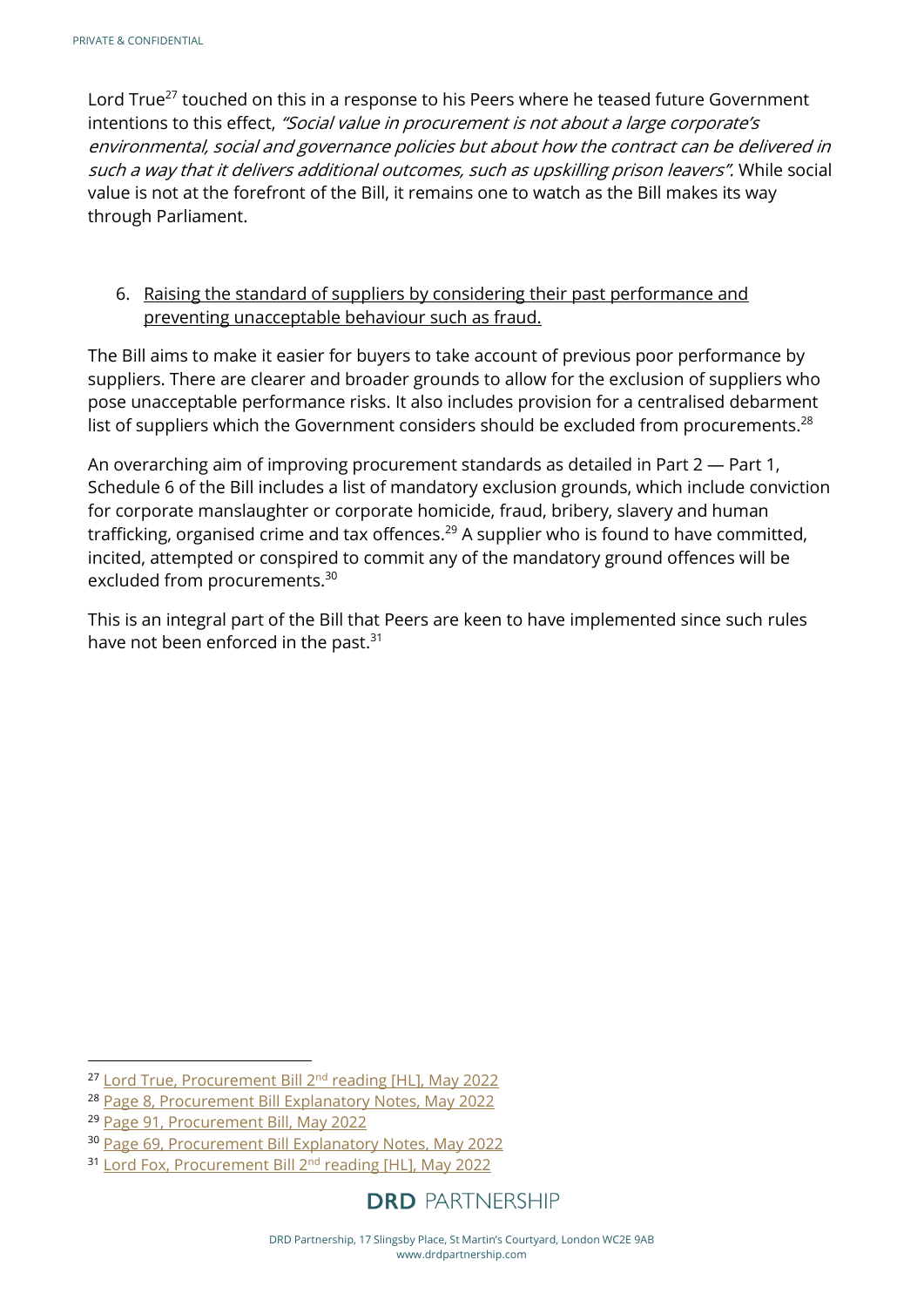#### **Future timings**

Legislative process - speculative timeline



It is important to note that the Bill has begun its journey in the House of Lords, a choice that indicates that the Government believes that the Bill will not receive much contention during its course through Parliament.

#### <span id="page-12-0"></span>**Conclusion**

Changes to the UK's procurement regime are long overdue and recent events during the pandemic have given the issue an added urgency. As such, the Procurement Bill now presents a welcome opportunity to put in a more rigorous regime that delivers new legislation that is simpler and more flexible.

The Government's objectives for the reforms made under the Bill aim to speed up and simplify public procurement processes while placing value for money at the centre of publicly procured contracts.

The Bill will also have some overall benefits for levelling-up the UK by taking into account national strategic policies. This provides relevance for many different UK sectors. In particular, SMEs stand to benefit from greater opportunities to secure public procurement contracts.

Whilst the fundamentals of the Bill are unlikely to change during its Parliamentary passage over the coming months, the detail may well do so if there is sufficient pressure from key stakeholders in potential areas of contention, such as the lack of Social Value in the Bill and how the new "appropriate authority" will enforce procurement regulations.